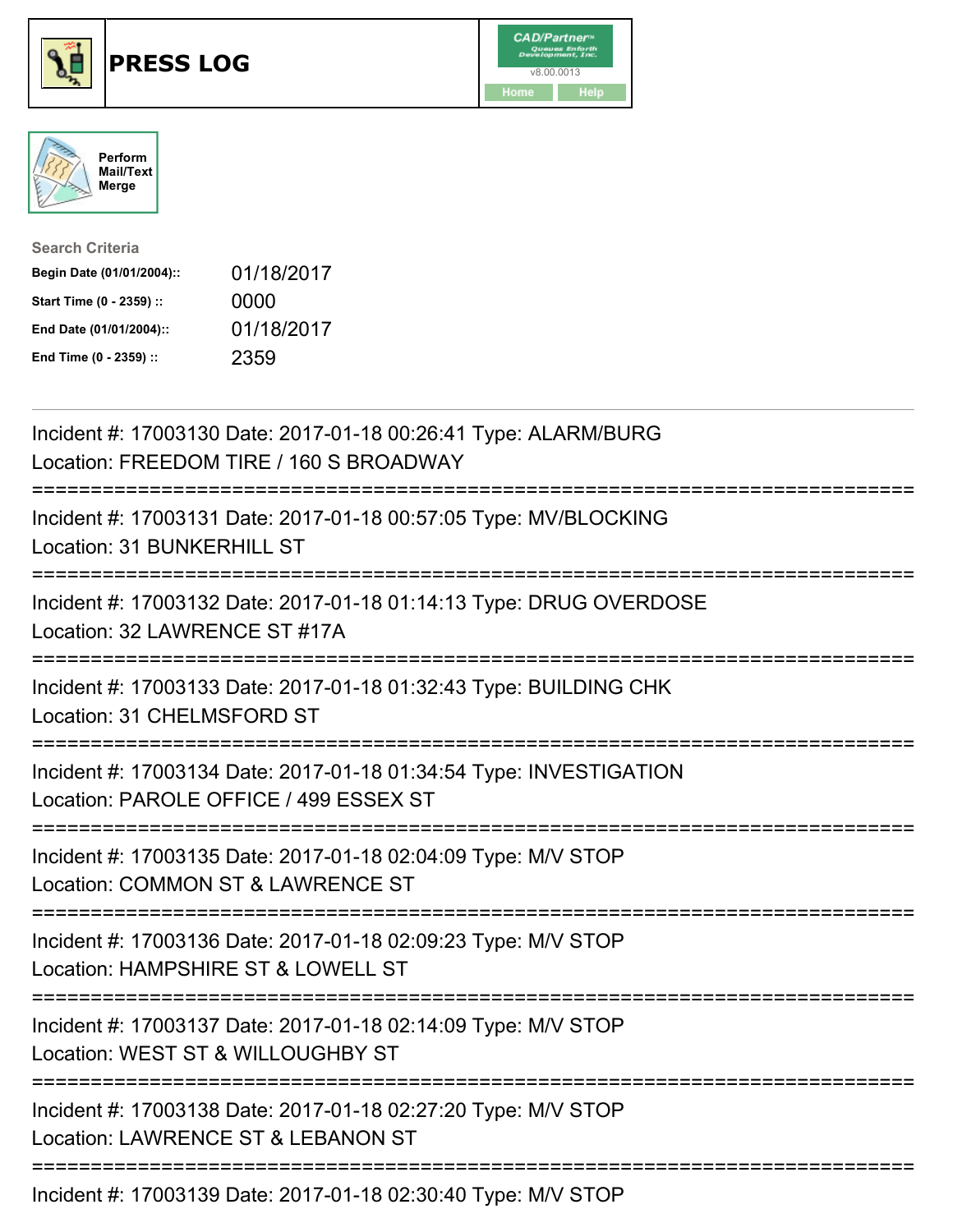Location: JACKSON ST & SUMMER ST =========================================================================== Incident #: 17003140 Date: 2017-01-18 02:34:38 Type: M/V STOP Location: CARVER ST & SHATTUCK ST =========================================================================== Incident #: 17003141 Date: 2017-01-18 02:36:43 Type: M/V STOP Location: BROOKFIELD ST & GROTON ST =========================================================================== Incident #: 17003142 Date: 2017-01-18 02:37:12 Type: M/V STOP Location: WINTHROP AV =========================================================================== Incident #: 17003143 Date: 2017-01-18 02:47:10 Type: BUILDING CHK Location: HAPPY TIME LAUNDRY MAT / 191 PARKER ST =========================================================================== Incident #: 17003144 Date: 2017-01-18 03:03:59 Type: M/V STOP Location: ANDOVER ST & S BROADWAY =========================================================================== Incident #: 17003145 Date: 2017-01-18 03:07:37 Type: BUILDING CHK Location: 31 CHELMSFORD ST =========================================================================== Incident #: 17003146 Date: 2017-01-18 03:10:22 Type: BUILDING CHK Location: HAFFNERS GAS STATION / 194 S BROADWAY =========================================================================== Incident #: 17003147 Date: 2017-01-18 03:20:38 Type: BUILDING CHK Location: PRONTO PIZZA / 65 S UNION ST =========================================================================== Incident #: 17003148 Date: 2017-01-18 03:21:10 Type: MEDIC SUPPORT Location: 331 SALEM ST #B =========================================================================== Incident #: 17003149 Date: 2017-01-18 03:23:09 Type: BUILDING CHK Location: SEVEN ELEVEN / 370 BROADWAY =========================================================================== Incident #: 17003150 Date: 2017-01-18 03:29:14 Type: MAN DOWN Location: 255 ESSEX ST =========================================================================== Incident #: 17003151 Date: 2017-01-18 03:42:02 Type: STOL/MV/PAS Location: 82 GREENWOOD ST =========================================================================== Incident #: 17003152 Date: 2017-01-18 03:56:32 Type: M/V STOP Location: MARKET ST & OSGOOD ST =========================================================================== Incident #: 17003153 Date: 2017-01-18 04:06:44 Type: M/V STOP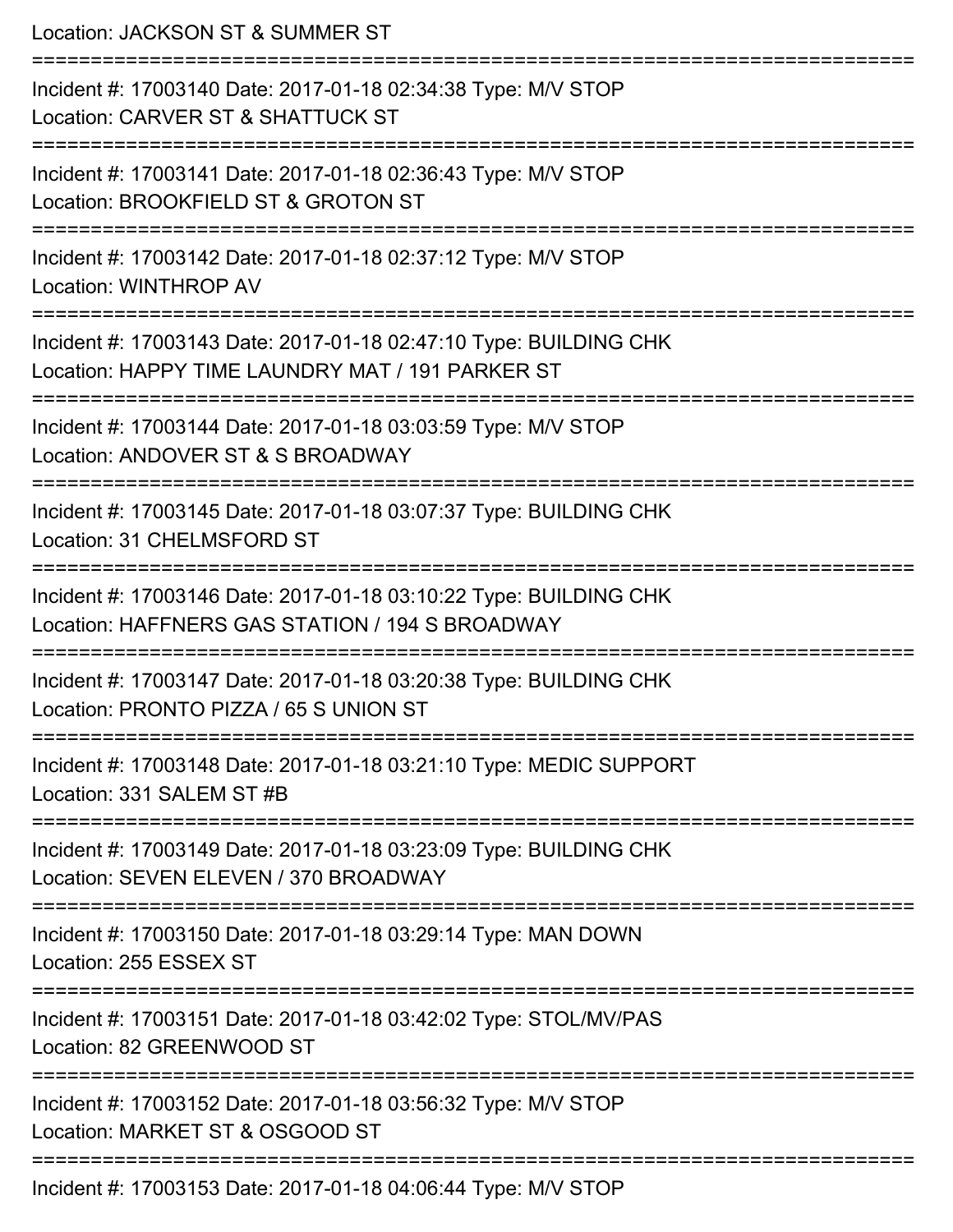| Incident #: 17003154 Date: 2017-01-18 04:07:08 Type: SUS PERS/MV<br>Location: 50 SOUTH BROADWAY             |
|-------------------------------------------------------------------------------------------------------------|
| Incident #: 17003155 Date: 2017-01-18 04:39:09 Type: M/V STOP<br>Location: AMESBURY ST & LEBANON ST         |
| Incident #: 17003156 Date: 2017-01-18 04:41:37 Type: SUS PERS/MV<br>Location: 19 WOOD LN                    |
| Incident #: 17003157 Date: 2017-01-18 05:08:36 Type: AMBULANCE ASSSI<br>Location: 2 MUSEUM SQ               |
| Incident #: 17003158 Date: 2017-01-18 05:24:54 Type: AUTO ACC/NO PI<br><b>Location: MERRIMACK ST</b>        |
| Incident #: 17003159 Date: 2017-01-18 05:38:36 Type: SUS PERS/MV<br>Location: 77 SOUTH UNION ST             |
| Incident #: 17003160 Date: 2017-01-18 05:57:52 Type: AUTO ACC/UNK PI<br>Location: SOUTH UNION ST & SALEM ST |
| Incident #: 17003161 Date: 2017-01-18 06:12:52 Type: MAL DAMAGE<br>Location: 28 PHILLIPS ST                 |
| Incident #: 17003162 Date: 2017-01-18 06:19:49 Type: LARCENY/PAST<br>Location: 91 BAILEY ST                 |
| Incident #: 17003163 Date: 2017-01-18 06:33:25 Type: ALARMS<br>Location: CHOUN RESD. / 627 HAVERHILL ST     |
| Incident #: 17003164 Date: 2017-01-18 06:38:57 Type: INVESTIGATION<br>Location: 119 ANDOVER ST              |
| Incident #: 17003165 Date: 2017-01-18 06:51:00 Type: B&E/MV/PAST<br>Location: 46 MELVIN ST                  |
| Incident #: 17003166 Date: 2017-01-18 07:17:17 Type: WARRANT SERVE<br>Location: 127 HOWARD ST               |
| Incident #: 17003167 Date: 2017-01-18 07:47:51 Type: ALARM/BURG                                             |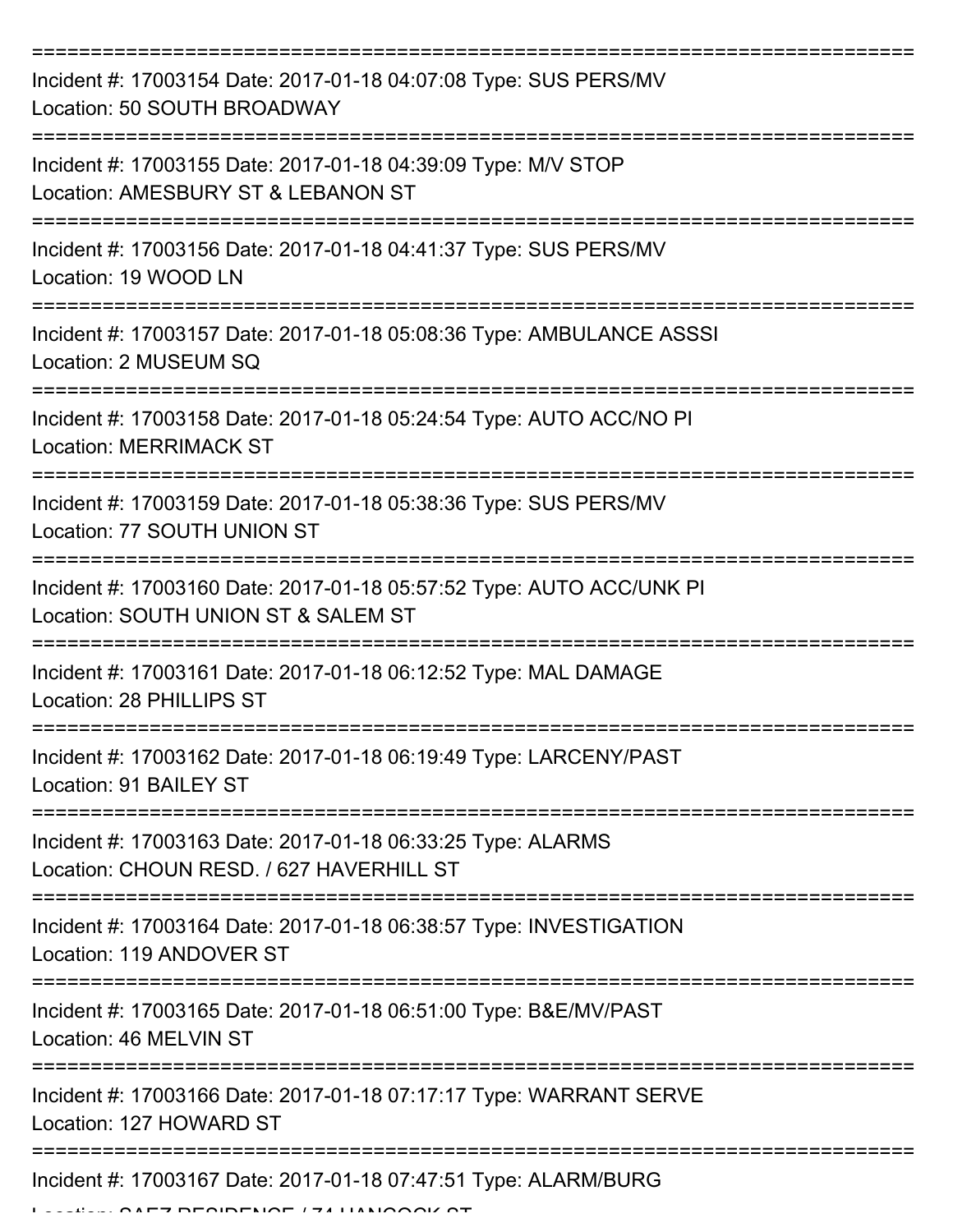| Incident #: 17003168 Date: 2017-01-18 08:01:50 Type: M/V STOP<br>Location: MELROSE ST & WATER ST            |
|-------------------------------------------------------------------------------------------------------------|
| Incident #: 17003169 Date: 2017-01-18 08:07:32 Type: B&E/MV/PAST<br>Location: 30 MORTON ST                  |
| Incident #: 17003170 Date: 2017-01-18 08:11:40 Type: ALARMS<br>Location: POINT AFTER CLUB / 15 UNION ST     |
| Incident #: 17003171 Date: 2017-01-18 08:12:52 Type: M/V STOP<br>Location: BERKELEY ST & BRUCE ST           |
| Incident #: 17003172 Date: 2017-01-18 08:21:08 Type: 209A/SERVE<br>Location: 90 LOWELL ST                   |
| Incident #: 17003173 Date: 2017-01-18 08:22:00 Type: 209A/SERVE<br>Location: 90 LOWELL ST                   |
| Incident #: 17003174 Date: 2017-01-18 08:22:46 Type: 209A/SERVE<br>Location: 77 S UNION ST                  |
| Incident #: 17003175 Date: 2017-01-18 08:23:33 Type: 209A/SERVE<br>Location: 90 LOWELL ST                   |
| Incident #: 17003176 Date: 2017-01-18 08:24:15 Type: 209A/SERVE<br>Location: 90 LOWELL ST                   |
| Incident #: 17003177 Date: 2017-01-18 08:25:03 Type: 209A/SERVE<br>Location: 90 LOWELL ST                   |
| Incident #: 17003178 Date: 2017-01-18 08:53:00 Type: HIT & RUN M/V<br>Location: HAVERHILL ST & RESERVOIR ST |
| Incident #: 17003179 Date: 2017-01-18 09:02:02 Type: B&E/PAST<br>Location: 132 SOUTH UNION ST               |
| Incident #: 17003180 Date: 2017-01-18 09:18:32 Type: THREATS<br>Location: 2 MUSEUM SQ #415                  |
| Incident #: 17003181 Date: 2017-01-18 09:21:16 Type: B&E/MV/PAST                                            |

Location: 10 ADI INCTON ST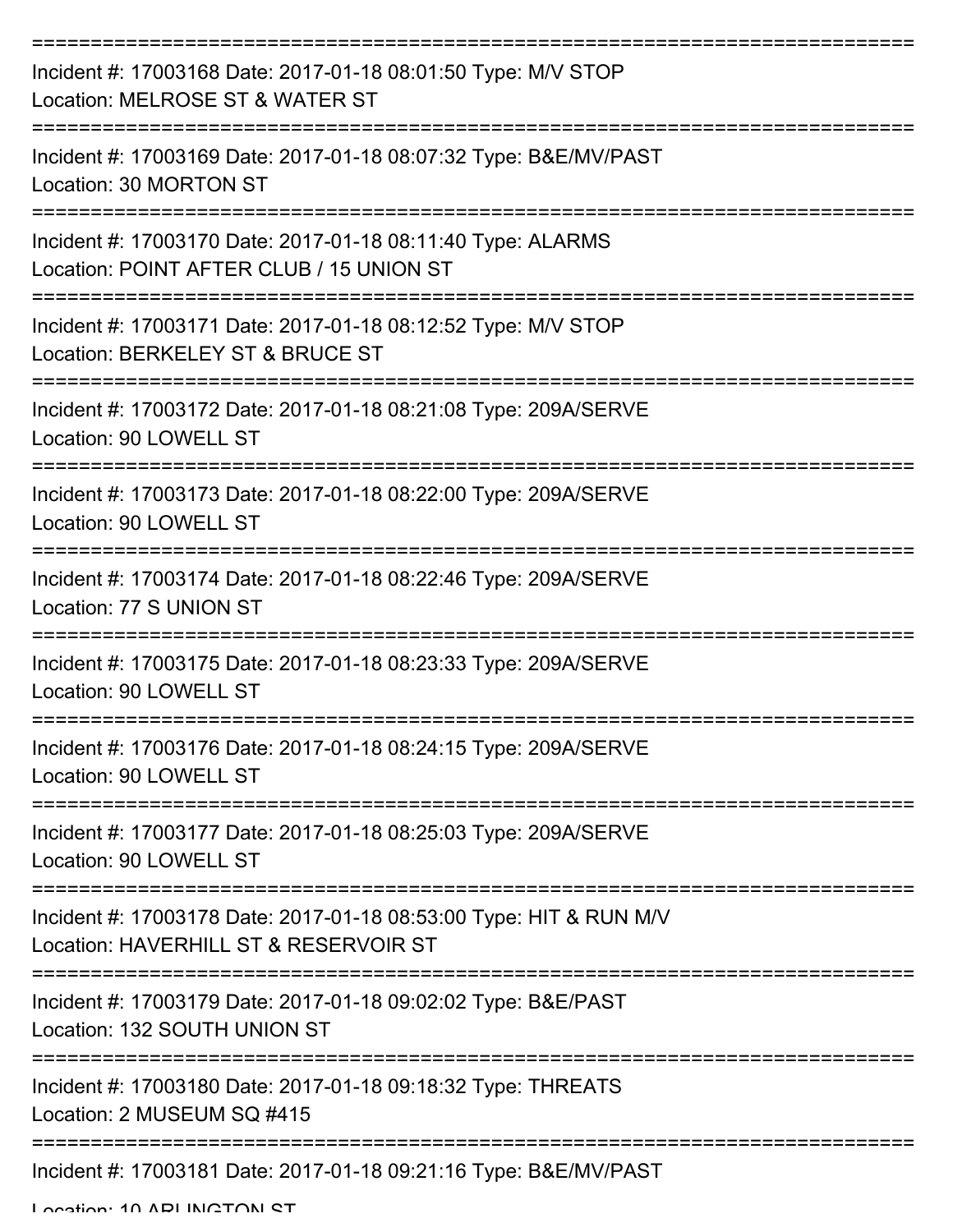| Incident #: 17003182 Date: 2017-01-18 09:35:59 Type: NOTIFICATION<br>Location: 11 DAISY ST FL 3RD              |
|----------------------------------------------------------------------------------------------------------------|
| Incident #: 17003183 Date: 2017-01-18 09:43:18 Type: M/V STOP<br>Location: BROADWAY & CANAL ST                 |
| Incident #: 17003184 Date: 2017-01-18 09:44:23 Type: M/V STOP<br>Location: BRADFORD ST & BROADWAY              |
| Incident #: 17003185 Date: 2017-01-18 09:45:43 Type: SUS PERS/MV<br>Location: 58 BUTLER ST                     |
| Incident #: 17003186 Date: 2017-01-18 09:49:13 Type: 209A/SERVE<br>Location: 2 MUSEUM SQ #415                  |
| Incident #: 17003188 Date: 2017-01-18 09:49:25 Type: STOL/MV/PAS<br>Location: 96 CROSS ST<br>================= |
| Incident #: 17003187 Date: 2017-01-18 09:51:27 Type: 209A/SERVE<br>Location: 83 DORCHESTER ST                  |
| Incident #: 17003189 Date: 2017-01-18 09:53:03 Type: LARCENY/PAST<br>Location: 61 CAMBRIDGE ST #1              |
| Incident #: 17003190 Date: 2017-01-18 09:53:46 Type: M/V STOP<br>Location: 358 HAMPSHIRE ST                    |
| Incident #: 17003191 Date: 2017-01-18 09:57:58 Type: 209A/SERVE<br>Location: 116 DORCHESTER ST                 |
| Incident #: 17003192 Date: 2017-01-18 10:00:55 Type: ALARM/BURG<br>Location: LAWRENCE TANK / 26 WENDELL ST     |
| Incident #: 17003193 Date: 2017-01-18 10:03:54 Type: M/V STOP<br>Location: 406 ESSEX ST                        |
| Incident #: 17003194 Date: 2017-01-18 10:04:08 Type: ALARM/BURG<br>Location: CRICKET WIRELESS / 205 BROADWAY   |
| Incident #: 17003195 Date: 2017-01-18 10:06:53 Type: INVEST CONT                                               |

Location: LAWRENCE HIGH SCHOOL / 70 N PARISH RD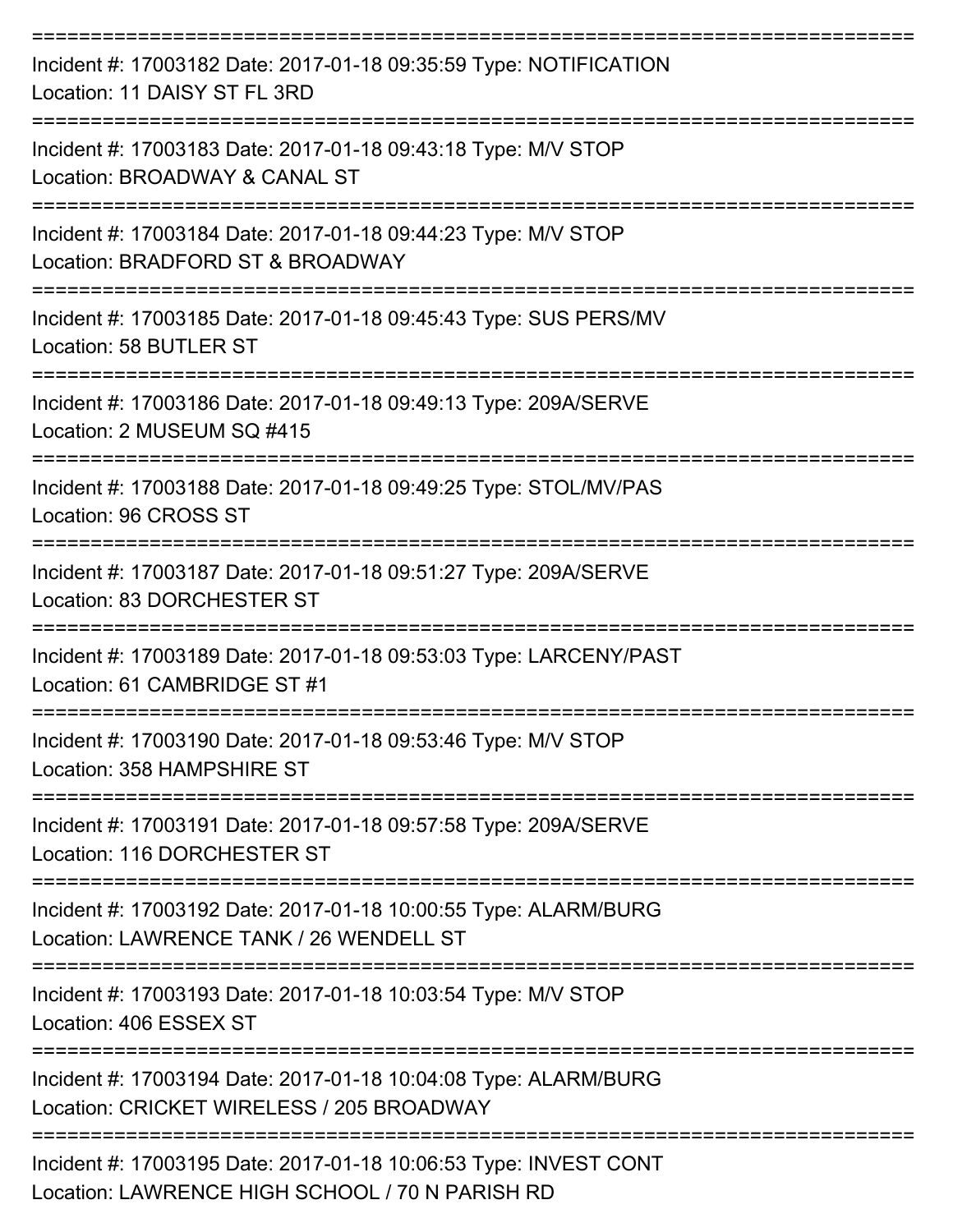| Incident #: 17003196 Date: 2017-01-18 10:07:04 Type: GENERAL SERV<br>Location: 16 TRENTON ST #3                                                 |
|-------------------------------------------------------------------------------------------------------------------------------------------------|
| Incident #: 17003199 Date: 2017-01-18 10:12:29 Type: LOST PROPERTY<br>Location: 5 LESLIE ST                                                     |
| ===================================<br>Incident #: 17003197 Date: 2017-01-18 10:13:04 Type: ALARM/BURG<br>Location: KINDO RESD / 167 ANDOVER ST |
| Incident #: 17003198 Date: 2017-01-18 10:13:36 Type: COURT DOC SERVE<br>Location: 106 SPRINGFIELD ST                                            |
| Incident #: 17003200 Date: 2017-01-18 10:18:23 Type: COURT DOC SERVE<br>Location: 27 SPRINGFIELD ST                                             |
| Incident #: 17003201 Date: 2017-01-18 10:20:08 Type: INVESTIGATION<br>Location: 14 CAMBRIDGE ST                                                 |
| Incident #: 17003202 Date: 2017-01-18 10:21:48 Type: M/V STOP<br>Location: 125 AMESBURY ST                                                      |
| Incident #: 17003203 Date: 2017-01-18 10:22:02 Type: FRAUD<br>Location: 90 LOWELL ST                                                            |
| Incident #: 17003204 Date: 2017-01-18 10:25:26 Type: M/V STOP<br>Location: 141 ABBOTT ST                                                        |
| Incident #: 17003205 Date: 2017-01-18 10:31:56 Type: AUTO ACC/NO PI<br>Location: KFC / 490 S UNION ST                                           |
| Incident #: 17003206 Date: 2017-01-18 10:36:03 Type: M/V STOP<br>Location: 490 S UNION ST                                                       |
| Incident #: 17003208 Date: 2017-01-18 10:47:29 Type: GENERAL SERV<br>Location: 203 S BROADWAY                                                   |
| Incident #: 17003207 Date: 2017-01-18 10:50:33 Type: INVESTIGATION<br>Location: 111 LOWELL STREET                                               |
| Incident #: 17003209 Date: 2017-01-18 10:55:10 Type: MAL DAMAGE<br>Location: 3 N PARISH RD                                                      |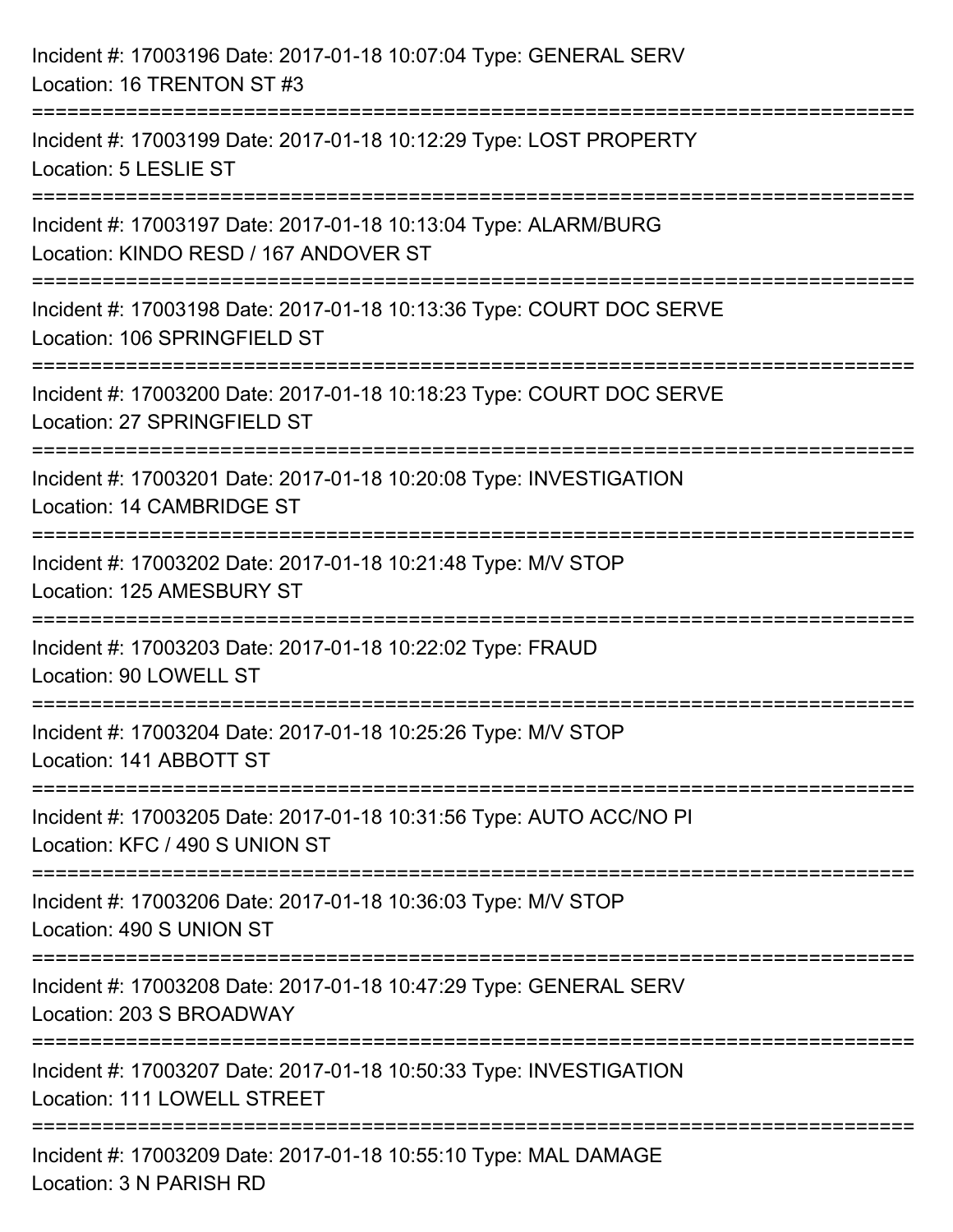Incident #: 17003210 Date: 2017-01-18 10:58:00 Type: 209A/SERVE Location: 18 BEACON AV =========================================================================== Incident #: 17003211 Date: 2017-01-18 11:00:30 Type: M/V STOP Location: BROADWAY & CONCORD ST =========================================================================== Incident #: 17003212 Date: 2017-01-18 11:03:55 Type: RECOV/STOL/MV Location: 100 BERNARD AV =========================================================================== Incident #: 17003213 Date: 2017-01-18 11:06:43 Type: COUNTERFEIT Location: SAM'S FOOD STORE / 389 BROADWAY =========================================================================== Incident #: 17003214 Date: 2017-01-18 11:15:29 Type: TOW OF M/V Location: COLONIAL RD & MARLBORO ST =========================================================================== Incident #: 17003215 Date: 2017-01-18 11:26:44 Type: M/V STOP Location: 205 BROADWAY =========================================================================== Incident #: 17003216 Date: 2017-01-18 11:37:23 Type: M/V STOP Location: HAMPSHIRE ST & LOWELL ST =========================================================================== Incident #: 17003217 Date: 2017-01-18 11:38:59 Type: INVEST CONT Location: 30 DEWEY ST =========================================================================== Incident #: 17003218 Date: 2017-01-18 11:39:57 Type: STOL/MV/PAS Location: 14 BEACON ST #27 =========================================================================== Incident #: 17003219 Date: 2017-01-18 11:44:13 Type: SUICIDE ATTEMPT Location: 209 HIGH ST FL 1 =========================================================================== Incident #: 17003223 Date: 2017-01-18 12:00:58 Type: HIT & RUN M/V Location: 36 SHERIDAN ST =========================================================================== Incident #: 17003220 Date: 2017-01-18 12:04:44 Type: UNWANTEDGUEST Location: 389 BROADWAY =========================================================================== Incident #: 17003221 Date: 2017-01-18 12:06:21 Type: M/V STOP Location: SOUTH ST =========================================================================== Incident #: 17003222 Date: 2017-01-18 12:07:16 Type: COURT DOC SERVE Location: 4 KENT ST

===========================================================================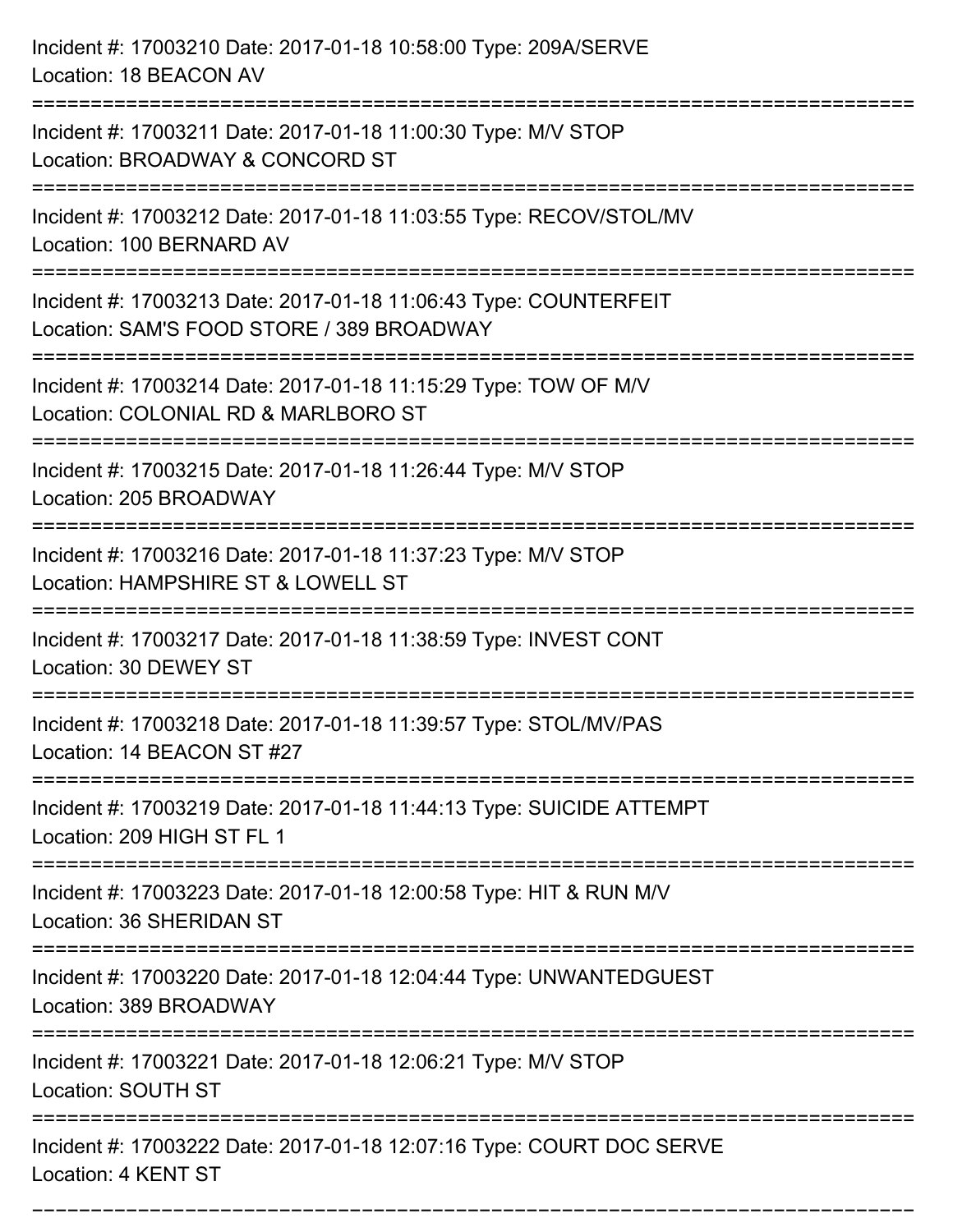| Incident #: 17003225 Date: 2017-01-18 12:17:00 Type: DEATH SUDDEN<br>Location: 89 DORCHESTER ST FL 3RD |
|--------------------------------------------------------------------------------------------------------|
| Incident #: 17003224 Date: 2017-01-18 12:17:11 Type: MEDIC SUPPORT<br>Location: 89 DORCHESTER ST FL 3  |
| Incident #: 17003226 Date: 2017-01-18 12:18:22 Type: MISSING PERS<br>Location: 394 LOWELL ST           |
| Incident #: 17003227 Date: 2017-01-18 12:24:08 Type: M/V STOP<br>Location: SOUTH ST & WEDGEWOOD RD     |
| Incident #: 17003228 Date: 2017-01-18 12:24:30 Type: M/V STOP<br>Location: SOUTH ST & WEDGEWOOD RD     |
| Incident #: 17003229 Date: 2017-01-18 12:25:16 Type: M/V STOP<br>Location: SOUTH ST & WEDGEWOOD RD     |
| Incident #: 17003230 Date: 2017-01-18 12:25:33 Type: M/V STOP<br>Location: SOUTH ST & WEDGEWOOD RD     |
| Incident #: 17003231 Date: 2017-01-18 12:25:50 Type: B&E/PAST<br>Location: 68 MAPLE ST FL 1ST          |
| Incident #: 17003232 Date: 2017-01-18 12:29:02 Type: M/V STOP<br>Location: SOUTH ST & WEDGEWOOD RD     |
| Incident #: 17003233 Date: 2017-01-18 12:32:29 Type: LIC PLATE STO<br>Location: 112 MARSTON ST #204    |
| Incident #: 17003234 Date: 2017-01-18 12:37:26 Type: MEDIC SUPPORT<br>Location: 28 SUMMER ST FL 3RD    |
| Incident #: 17003235 Date: 2017-01-18 12:41:56 Type: M/V STOP<br>Location: SOUTH ST & WEDGEWOOD RD     |
| Incident #: 17003236 Date: 2017-01-18 12:47:52 Type: HIT & RUN M/V<br>Location: 531 ANDOVER ST FL 1    |
| Incident #: 17003237 Date: 2017-01-18 12:52:47 Type: M/V STOP<br>Location: SOUTH ST & WEDGEWOOD RD     |
|                                                                                                        |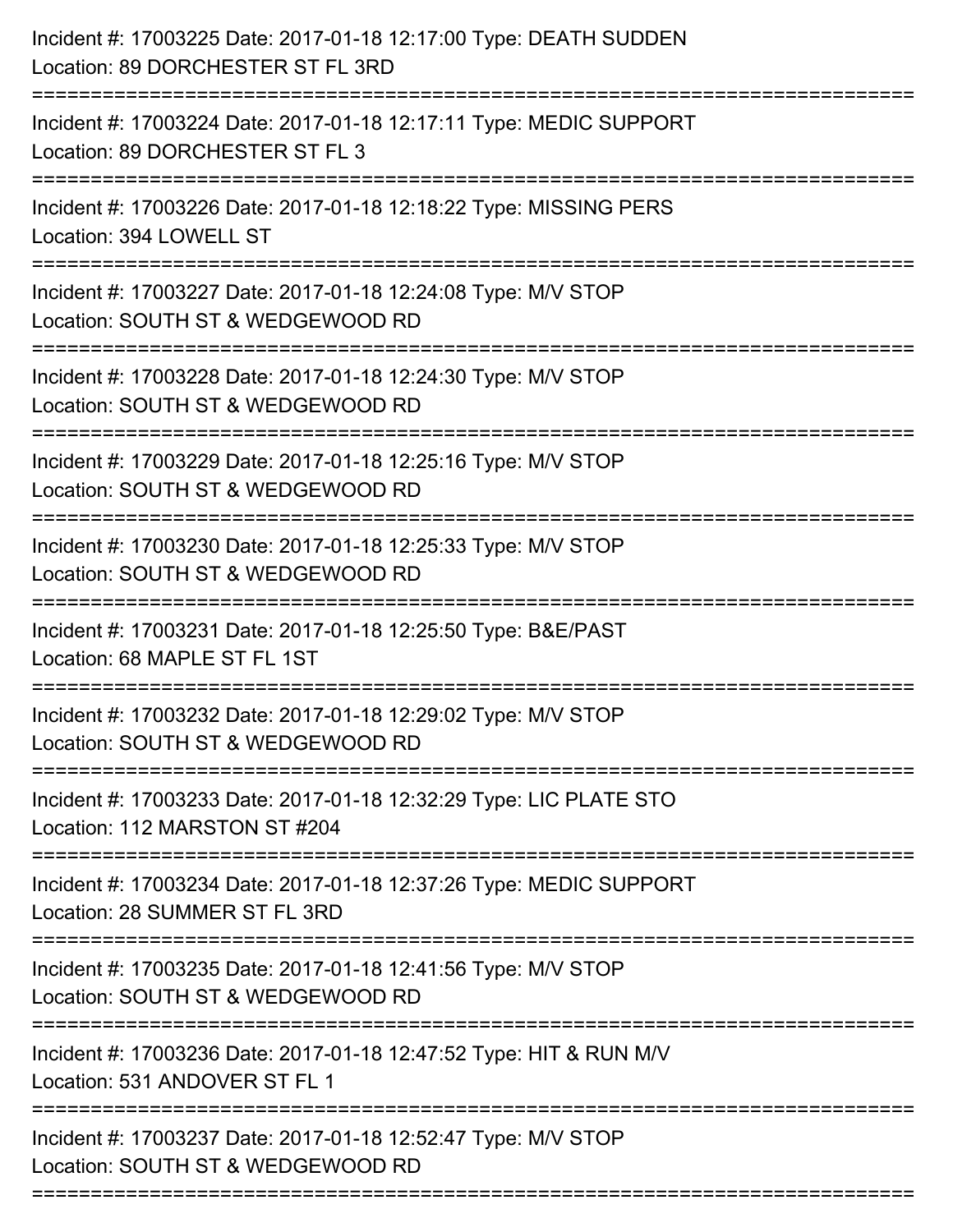Location: APPLETON ST & METHUEN ST

| Incident #: 17003239 Date: 2017-01-18 13:04:57 Type: M/V STOP<br>Location: CARVER ST & SALEM ST                       |
|-----------------------------------------------------------------------------------------------------------------------|
| Incident #: 17003240 Date: 2017-01-18 13:08:55 Type: DRUG VIO<br>Location: LAWRENCE HIGH SCHOOL / 70 N PARISH RD      |
| Incident #: 17003241 Date: 2017-01-18 13:10:37 Type: MEDIC SUPPORT<br>Location: 70 CRESCENT ST FL 3RD                 |
| Incident #: 17003242 Date: 2017-01-18 13:13:41 Type: M/V STOP<br>Location: WENDY'S / 99 WINTHROP AV                   |
| Incident #: 17003243 Date: 2017-01-18 13:34:44 Type: INVESTIGATION<br>Location: LAWRENCE HIGH SCHOOL / 70 N PARISH RD |
| Incident #: 17003244 Date: 2017-01-18 13:57:06 Type: M/V STOP<br>Location: BOWDOIN ST & S BROADWAY                    |
| Incident #: 17003245 Date: 2017-01-18 14:02:16 Type: COURT DOC SERVE<br>Location: 2 MUSEUM SQ #415                    |
| Incident #: 17003246 Date: 2017-01-18 14:20:06 Type: M/V STOP<br>Location: HAMPSHIRE ST & LOWELL ST                   |
| Incident #: 17003247 Date: 2017-01-18 14:20:30 Type: M/V STOP<br>Location: BROADWAY & CONCORD ST                      |
| Incident #: 17003248 Date: 2017-01-18 14:22:30 Type: DOMESTIC/PROG<br>Location: 225 BAILEY ST                         |
| Incident #: 17003249 Date: 2017-01-18 14:27:21 Type: DRUG VIO<br>Location: 40 TRENTON ST                              |
| Incident #: 17003250 Date: 2017-01-18 14:28:18 Type: MAL DAMAGE<br>Location: 36 SHERIDAN ST                           |
| Incident #: 17003251 Date: 2017-01-18 14:29:16 Type: THREATS<br>Location: 301 HAVERHILL ST                            |
|                                                                                                                       |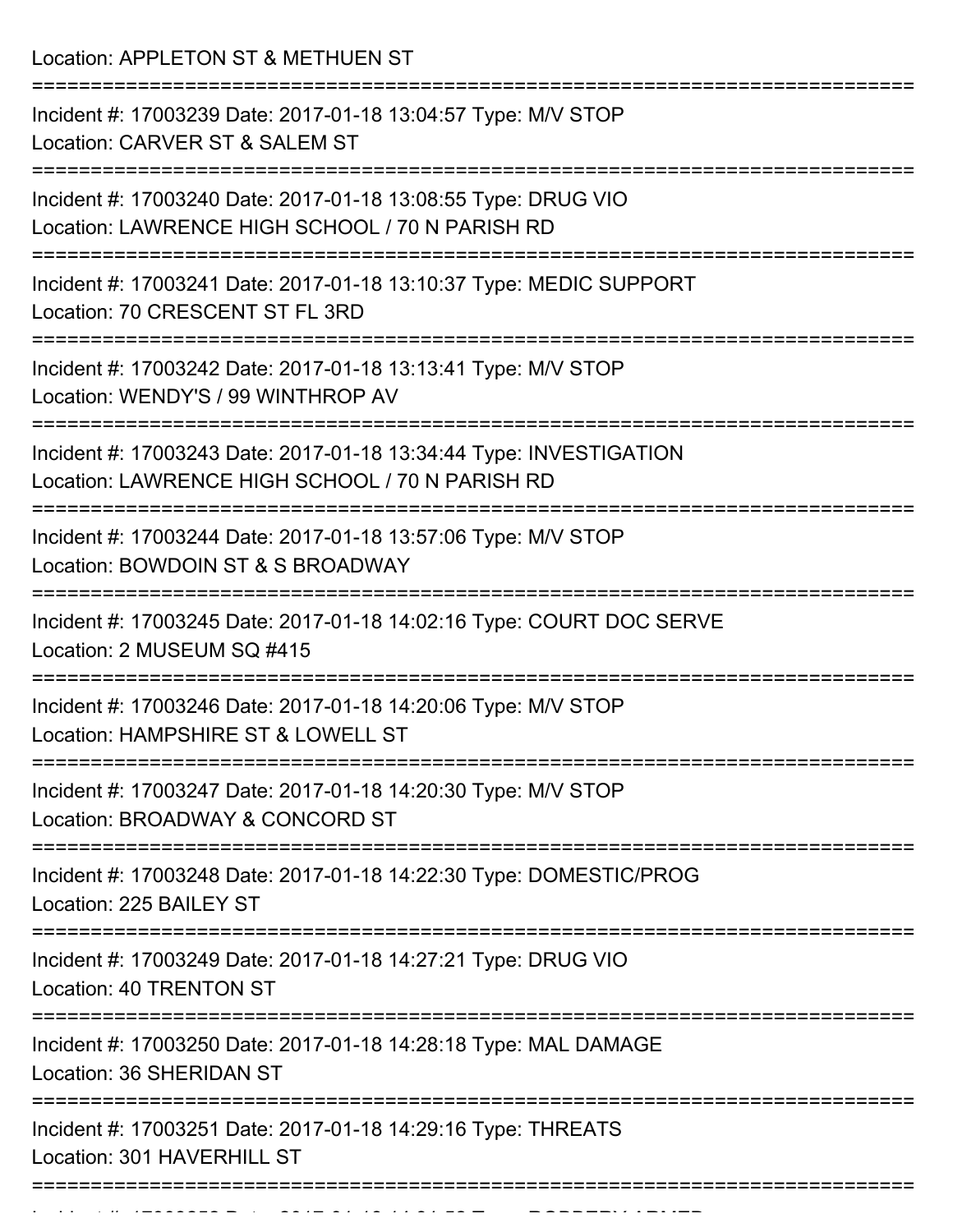Location: SEVEN ELEVEN / 370 BROADWAY

| Incident #: 17003253 Date: 2017-01-18 14:35:13 Type: M/V STOP<br>Location: BROADWAY & VALLEY ST    |
|----------------------------------------------------------------------------------------------------|
| Incident #: 17003254 Date: 2017-01-18 15:02:41 Type: CK WELL BEING<br>Location: 3 WOODLAND ST      |
| Incident #: 17003255 Date: 2017-01-18 15:04:53 Type: AUTO ACC/NO PI<br>Location: 439 S UNION ST    |
| Incident #: 17003256 Date: 2017-01-18 15:11:08 Type: MAL DAMAGE<br>Location: 316 COMMON ST         |
| Incident #: 17003257 Date: 2017-01-18 15:11:36 Type: GENERAL SERV<br>Location: BROADWAY & CANAL ST |
| Incident #: 17003258 Date: 2017-01-18 15:18:31 Type: INVEST CONT<br>Location: 61 CAMBRIDGE ST      |
| Incident #: 17003259 Date: 2017-01-18 15:24:45 Type: LOST PROPERTY<br>Location: 96 CHESTER ST      |
| Incident #: 17003260 Date: 2017-01-18 15:36:15 Type: AUTO ACC/NO PI<br>Location: 27 FERGUSON ST    |
| Incident #: 17003261 Date: 2017-01-18 15:39:24 Type: A&B PROG<br>Location: 5 JACKSON CT            |
| Incident #: 17003262 Date: 2017-01-18 15:47:06 Type: M/V STOP<br>Location: BROADWAY & VALLEY ST    |
| Incident #: 17003263 Date: 2017-01-18 15:47:57 Type: M/V STOP<br>Location: BROADWAY & VALLEY ST    |
| Incident #: 17003264 Date: 2017-01-18 15:48:44 Type: M/V STOP<br>Location: BROADWAY & TREMONT ST   |
| Incident #: 17003265 Date: 2017-01-18 15:51:52 Type: MISSING PERS<br>Location: 394 LOWELL ST #2    |
|                                                                                                    |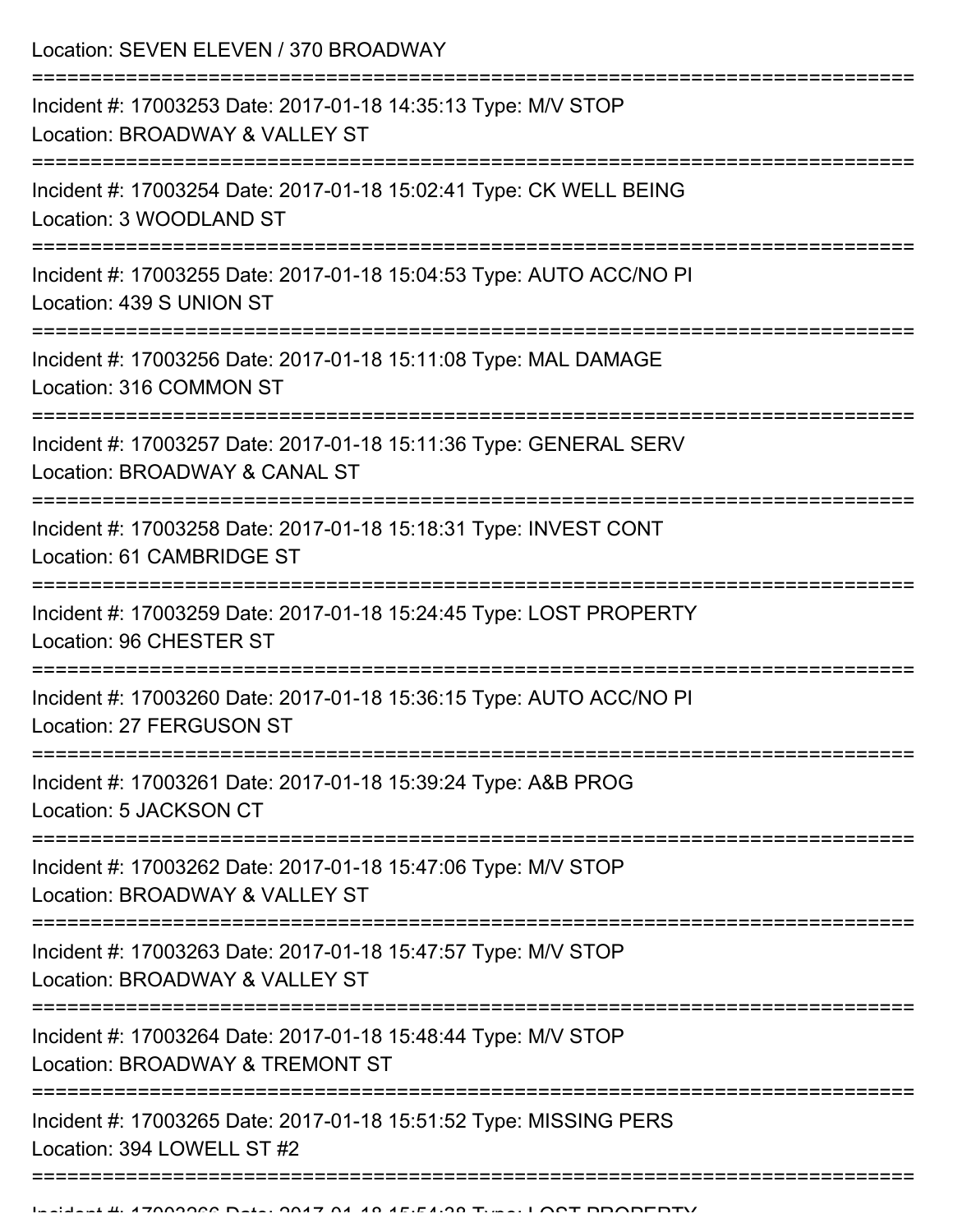| Location: REGISTRY OF MOTOR VEHICLES / 73 WINTHROP AV                                                   |
|---------------------------------------------------------------------------------------------------------|
| Incident #: 17003267 Date: 2017-01-18 15:56:28 Type: M/V STOP<br>Location: BROADWAY & LOWELL ST         |
| Incident #: 17003268 Date: 2017-01-18 15:57:09 Type: M/V STOP<br>Location: BROADWAY & LOWELL ST         |
| Incident #: 17003269 Date: 2017-01-18 16:01:20 Type: M/V STOP<br>Location: S UNION ST & SALEM ST        |
| Incident #: 17003270 Date: 2017-01-18 16:03:15 Type: M/V STOP<br>Location: BROADWAY & LOWELL ST         |
| Incident #: 17003271 Date: 2017-01-18 16:15:04 Type: 209A/VIOLATION<br>Location: 92 BERNARD AV          |
| Incident #: 17003272 Date: 2017-01-18 16:18:22 Type: M/V STOP<br>Location: BROADWAY & LOWELL ST         |
| Incident #: 17003273 Date: 2017-01-18 16:18:36 Type: M/V STOP<br>Location: BROADWAY & CONCORD ST        |
| Incident #: 17003274 Date: 2017-01-18 16:19:07 Type: M/V STOP<br>Location: 290 MERRIMACK ST             |
| Incident #: 17003275 Date: 2017-01-18 16:27:47 Type: M/V STOP<br>Location: BROADWAY & CONCORD ST        |
| Incident #: 17003276 Date: 2017-01-18 16:29:04 Type: M/V STOP<br>Location: BROADWAY & CONCORD ST        |
| Incident #: 17003277 Date: 2017-01-18 16:30:12 Type: SUS PERS/MV<br>Location: MADISON ST & MT VERNON ST |
| Incident #: 17003279 Date: 2017-01-18 16:33:16 Type: UNWANTEDGUEST<br>Location: GUAPESKE / 537 BROADWAY |
| Incident #: 17003278 Date: 2017-01-18 16:34:32 Type: M/V STOP<br>Location: AMESBURY ST & LOWELL ST      |
| Incident #: 17003280 Date: 2017-01-18 16:40:09 Type: M/V STOP                                           |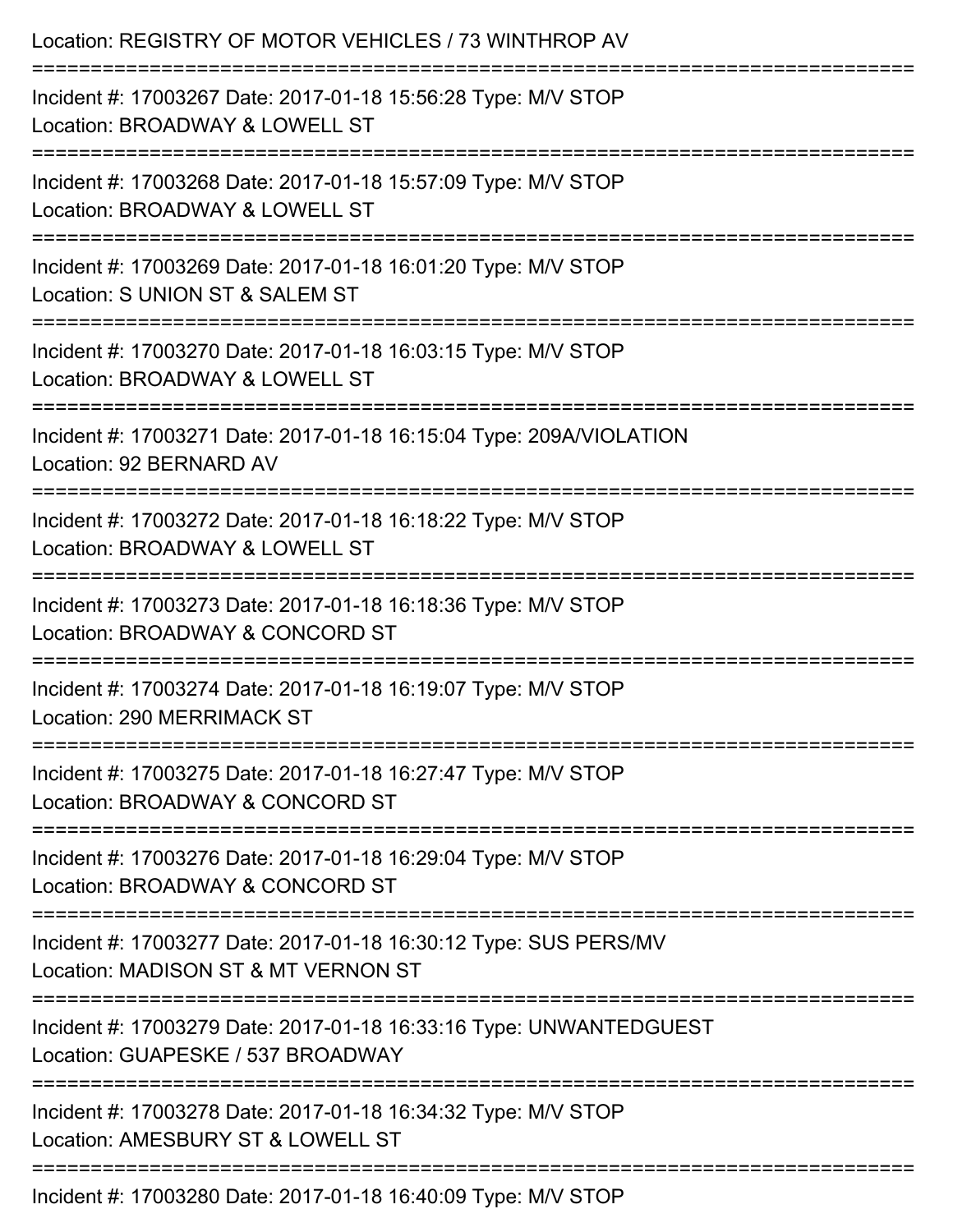| Incident #: 17003281 Date: 2017-01-18 16:41:51 Type: MAN DOWN<br>Location: TRAIN STATION / 211 MERRIMACK ST |
|-------------------------------------------------------------------------------------------------------------|
| Incident #: 17003283 Date: 2017-01-18 16:42:59 Type: DOMESTIC/PAST<br>Location: 33 BROOK ST #6              |
| Incident #: 17003282 Date: 2017-01-18 16:45:08 Type: M/V STOP<br>Location: BROADWAY & LOWELL ST             |
| Incident #: 17003284 Date: 2017-01-18 16:45:22 Type: DRUG VIO<br>Location: 377 HAVERHILL ST                 |
| Incident #: 17003285 Date: 2017-01-18 16:47:38 Type: M/V STOP<br>Location: HAMPSHIRE ST & LAWRENCE ST       |
| Incident #: 17003286 Date: 2017-01-18 16:49:32 Type: M/V STOP<br>Location: BROADWAY & COMMON ST             |
| Incident #: 17003287 Date: 2017-01-18 16:53:21 Type: M/V STOP<br>Location: LAWRENCE ST & SUNSET AV          |
| Incident #: 17003288 Date: 2017-01-18 16:56:10 Type: M/V STOP<br>Location: BROADWAY & CONCORD ST            |
| Incident #: 17003289 Date: 2017-01-18 17:03:50 Type: M/V STOP<br>Location: BROADWAY & CONCORD ST            |
| Incident #: 17003290 Date: 2017-01-18 17:20:34 Type: M/V STOP<br>Location: BROADWAY & LOWELL ST             |
| Incident #: 17003291 Date: 2017-01-18 17:21:07 Type: M/V STOP<br>Location: BROADWAY & CONCORD ST            |
| Incident #: 17003292 Date: 2017-01-18 17:21:40 Type: M/V STOP<br>Location: BROADWAY & ESSEX ST              |
| Incident #: 17003293 Date: 2017-01-18 17:22:42 Type: M/V STOP<br>Location: BROADWAY & HAVERHILL ST          |
| Incident #: 17003294 Date: 2017-01-18 17:23:11 Type: M/V STOP                                               |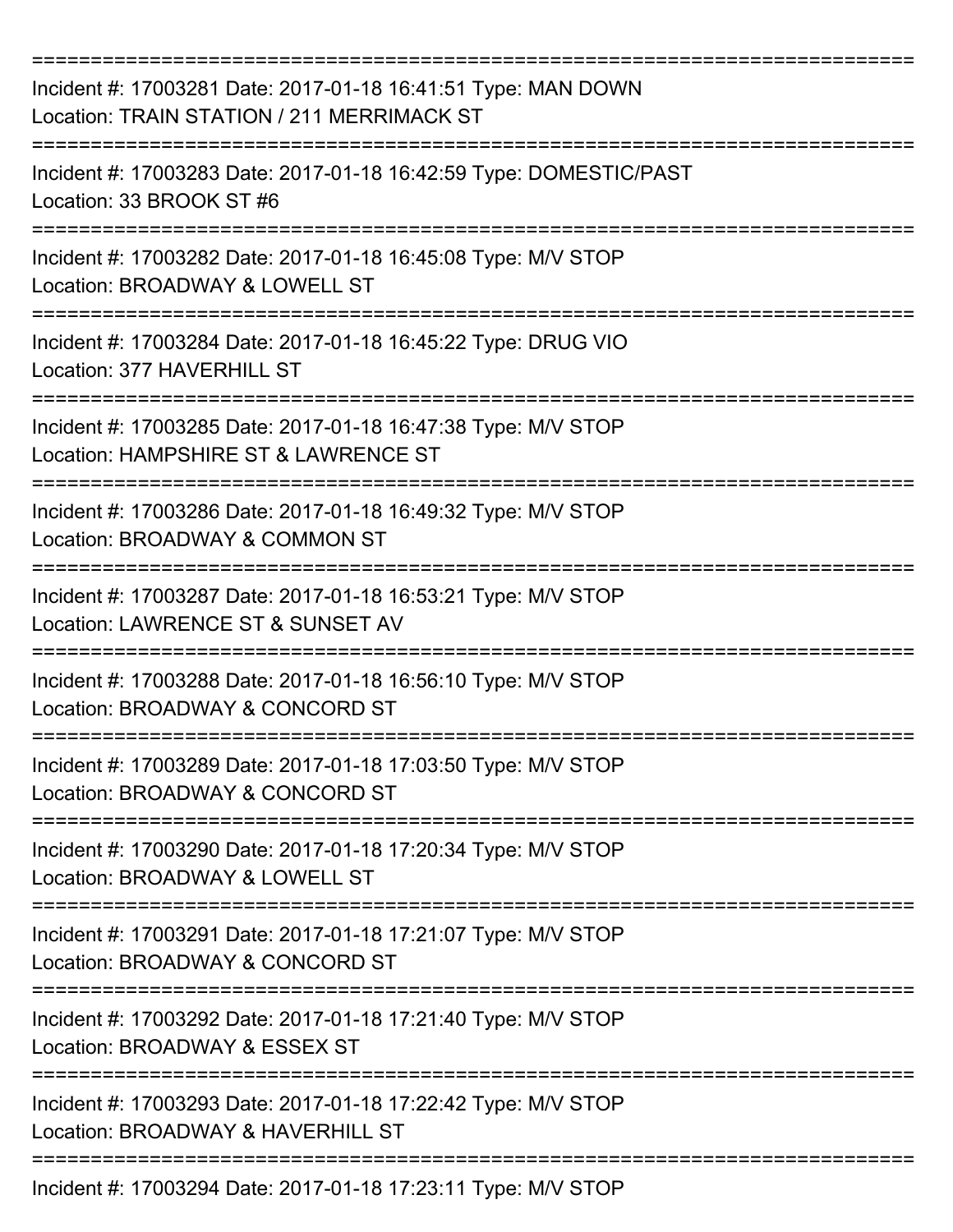| Incident #: 17003295 Date: 2017-01-18 17:23:27 Type: M/V STOP<br>Location: BRADFORD ST & BROADWAY          |
|------------------------------------------------------------------------------------------------------------|
| Incident #: 17003296 Date: 2017-01-18 17:24:44 Type: M/V STOP<br>Location: ESSEX ST & WINTER ST            |
| Incident #: 17003297 Date: 2017-01-18 17:25:05 Type: M/V STOP<br>Location: BROADWAY & LOWELL ST            |
| Incident #: 17003298 Date: 2017-01-18 17:25:37 Type: M/V STOP<br>Location: BROADWAY & HAVERHILL ST         |
| Incident #: 17003299 Date: 2017-01-18 17:26:25 Type: M/V STOP<br>Location: BROADWAY & TREMONT ST           |
| Incident #: 17003300 Date: 2017-01-18 17:29:43 Type: AUTO ACC/UNK PI<br>Location: GRAFTON ST & WINTHROP AV |
| Incident #: 17003301 Date: 2017-01-18 17:30:35 Type: AUTO ACC/NO PI<br>Location: 300 MERRIMACK ST          |
| =========<br>Incident #: 17003303 Date: 2017-01-18 17:33:37 Type: THREATS<br>Location: 45 FRANKLIN ST      |
| Incident #: 17003302 Date: 2017-01-18 17:34:35 Type: M/V STOP<br>Location: ESSEX ST & WINTER ST            |
| Incident #: 17003304 Date: 2017-01-18 17:36:45 Type: M/V STOP<br>Location: BROADWAY & GREEN ST             |
| Incident #: 17003305 Date: 2017-01-18 17:38:02 Type: M/V STOP<br>Location: BROADWAY & GREEN ST             |
| Incident #: 17003306 Date: 2017-01-18 17:38:52 Type: AUTO ACC/NO PI<br>Location: MERRIMACK ST & S UNION ST |
| Incident #: 17003307 Date: 2017-01-18 17:44:03 Type: M/V STOP<br>Location: COMMON ST & JACKSON ST          |
| Incident #: 17003308 Date: 2017-01-18 17:44:59 Type: M/V STOP                                              |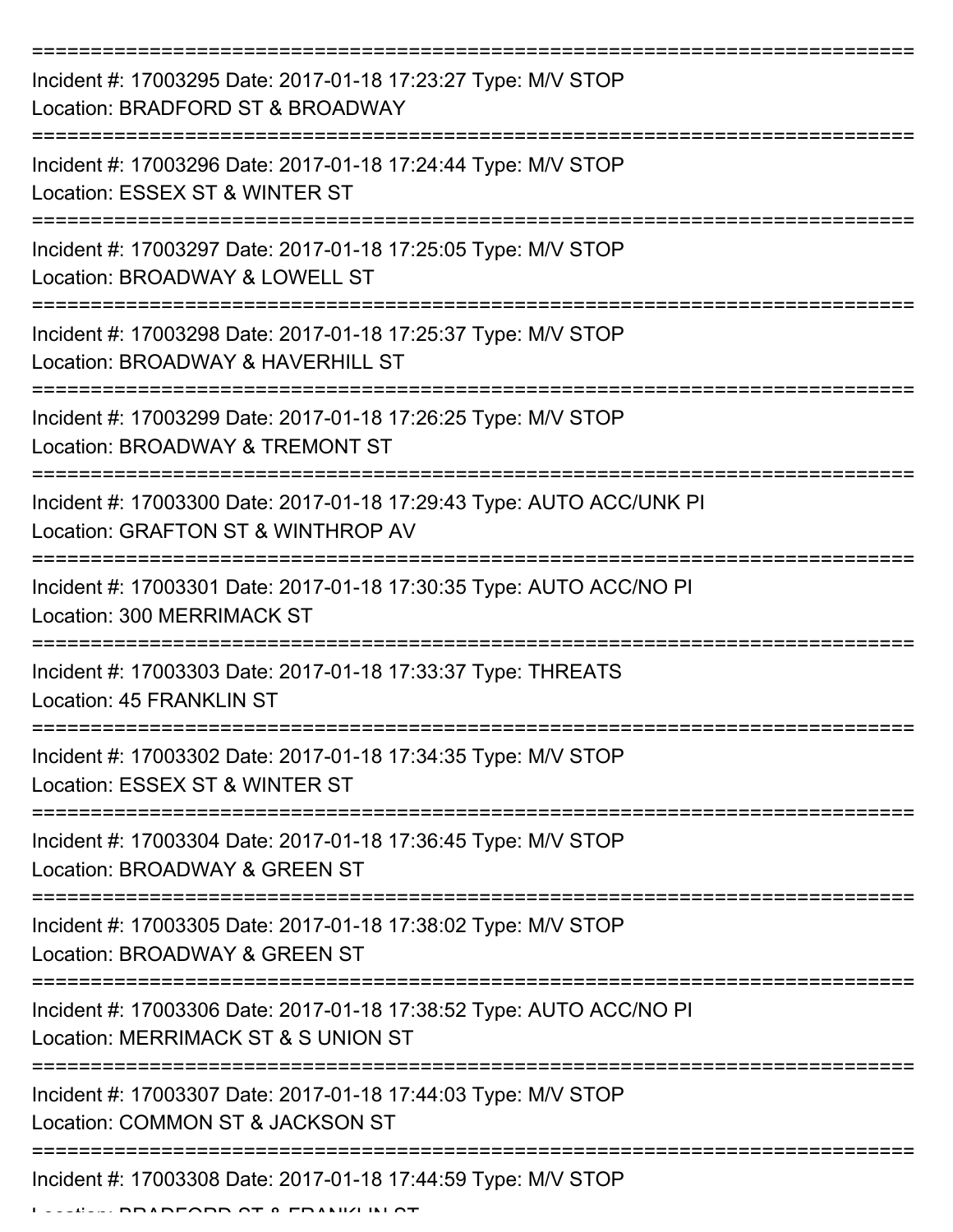| Incident #: 17003309 Date: 2017-01-18 17:46:06 Type: M/V STOP<br>Location: HAVERHILL ST & WEST ST       |
|---------------------------------------------------------------------------------------------------------|
| Incident #: 17003310 Date: 2017-01-18 17:50:43 Type: M/V STOP<br>Location: EBLEN FASHION / 490 ESSEX ST |
| Incident #: 17003311 Date: 2017-01-18 17:51:27 Type: M/V STOP<br>Location: FRANKLIN ST & HAVERHILL ST   |
| Incident #: 17003313 Date: 2017-01-18 17:53:49 Type: MAN DOWN<br>Location: CENTRAL BRIDGE / null        |
| Incident #: 17003312 Date: 2017-01-18 17:55:04 Type: M/V STOP<br>Location: BROADWAY & CROSS ST          |
| Incident #: 17003314 Date: 2017-01-18 17:56:16 Type: ROBBERY ARMED<br>Location: CROSS ST & FRANKLIN ST  |
| Incident #: 17003315 Date: 2017-01-18 17:59:32 Type: M/V STOP<br>Location: ARLINGTON ST & BROADWAY      |
| Incident #: 17003316 Date: 2017-01-18 18:03:08 Type: M/V STOP<br>Location: COMMON ST & LAWRENCE ST      |
| Incident #: 17003317 Date: 2017-01-18 18:04:51 Type: M/V STOP<br>Location: 185 ARLINGTON ST             |
| Incident #: 17003318 Date: 2017-01-18 18:05:32 Type: M/V STOP<br>Location: 100 BRADFORD ST              |
| Incident #: 17003319 Date: 2017-01-18 18:10:07 Type: M/V STOP<br>Location: 388 LAWRENCE ST              |
| Incident #: 17003320 Date: 2017-01-18 18:10:47 Type: M/V STOP<br>Location: ESSEX ST & LAWRENCE ST       |
| Incident #: 17003321 Date: 2017-01-18 18:12:05 Type: M/V STOP<br>Location: BROADWAY & METHUEN ST        |
| ------------------<br>Incident #: 17003322 Date: 2017-01-18 18:15:05 Type: A&B D/W/ PROG                |

Location: CENTRAL BRIDGE / 0 MERRIMACK ST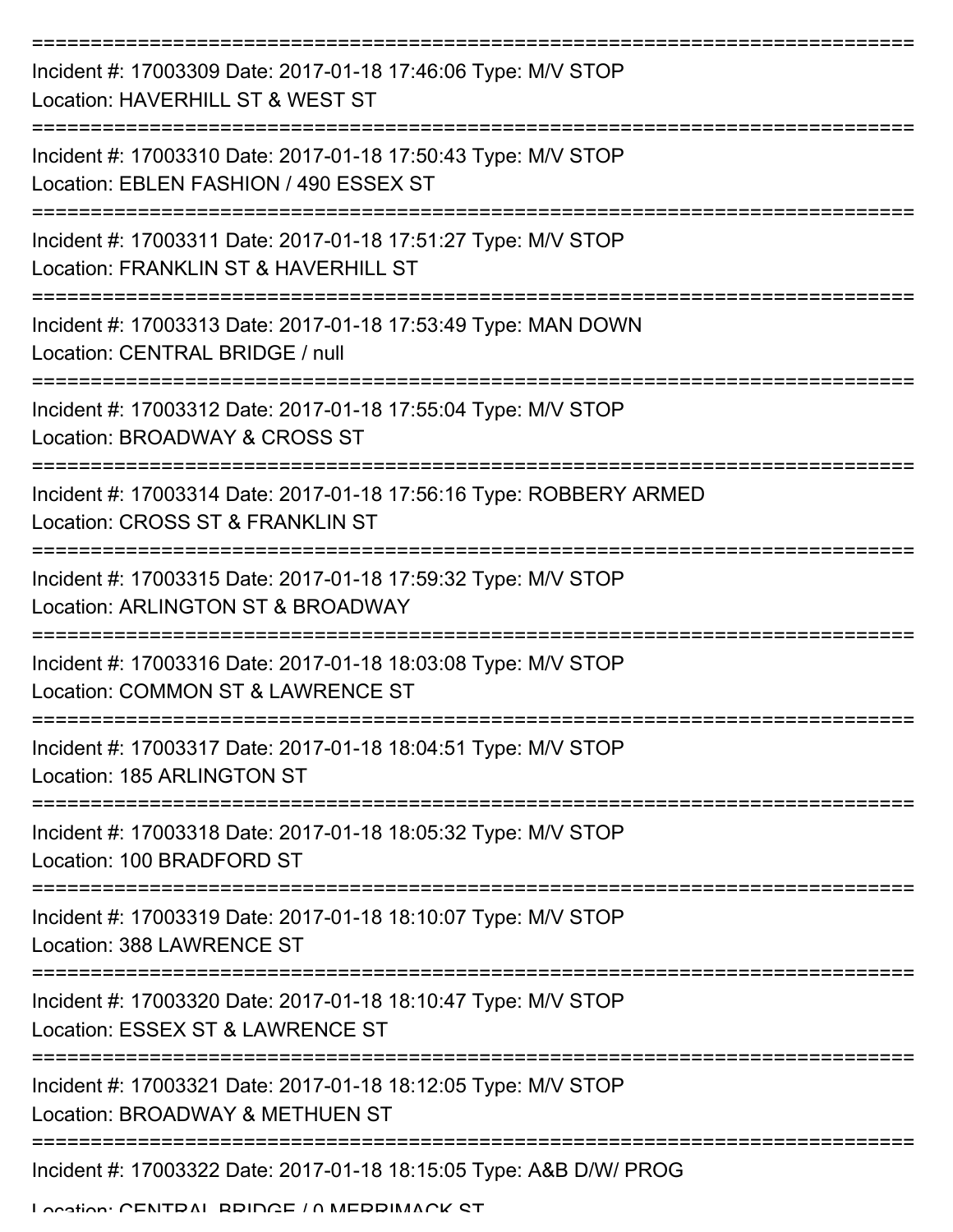| Incident #: 17003325 Date: 2017-01-18 18:19:48 Type: HARASSMENT<br>Location: 205 BROADWAY                     |
|---------------------------------------------------------------------------------------------------------------|
| Incident #: 17003323 Date: 2017-01-18 18:20:12 Type: M/V STOP<br>Location: ARLINGTON ST & LAWRENCE ST         |
| Incident #: 17003324 Date: 2017-01-18 18:20:33 Type: BUILDING CHK<br>Location: 62 CENTRE ST                   |
| Incident #: 17003326 Date: 2017-01-18 18:22:03 Type: DISTURBANCE<br>Location: 362 HOWARD ST FL 1              |
| Incident #: 17003327 Date: 2017-01-18 18:23:26 Type: ALARM/BURG<br>Location: YMCA REGISTRAR / 101 AMESBURY ST |
| Incident #: 17003328 Date: 2017-01-18 18:24:51 Type: M/V STOP<br>Location: BROADWAY & CEDAR ST                |
| Incident #: 17003329 Date: 2017-01-18 18:28:35 Type: M/V STOP<br>Location: ESSEX ST & NEWBURY ST              |
| Incident #: 17003330 Date: 2017-01-18 18:32:41 Type: M/V STOP<br>Location: ESSEX ST & NEWBURY ST              |
| Incident #: 17003331 Date: 2017-01-18 18:33:49 Type: M/V STOP<br>Location: AMESBURY ST & LOWELL ST            |
| Incident #: 17003332 Date: 2017-01-18 18:37:35 Type: M/V STOP<br>Location: FRANKLIN ST & LOWELL ST            |
| Incident #: 17003333 Date: 2017-01-18 18:37:49 Type: VIO CITY ORD<br>Location: COLONIAL RD & MARLBORO ST      |
| Incident #: 17003334 Date: 2017-01-18 18:45:19 Type: HIT & RUN M/V<br>Location: LAWRENCE ST & STEARNS AV      |
| Incident #: 17003335 Date: 2017-01-18 18:51:01 Type: M/V STOP<br>Location: MYRTLE ST & SPRUCE ST              |
| Incident #: 17003336 Date: 2017-01-18 18:57:48 Type: M/V STOP                                                 |

Location: LAWRENCE ST & PARK ST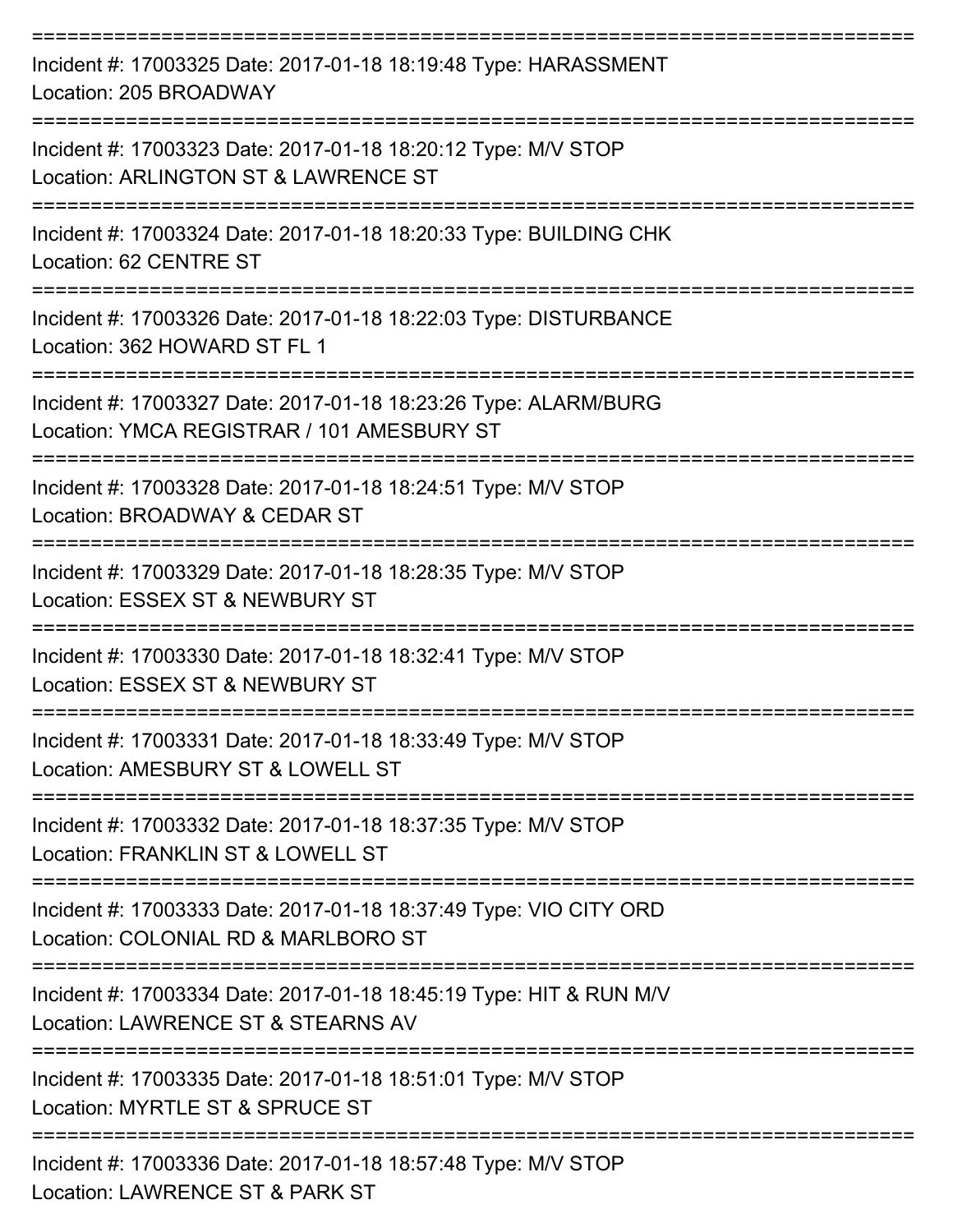| Incident #: 17003337 Date: 2017-01-18 19:10:50 Type: GENERAL SERV<br>Location: 2 MUSEUM SQ #415                                                 |
|-------------------------------------------------------------------------------------------------------------------------------------------------|
| ==============================<br>Incident #: 17003338 Date: 2017-01-18 19:17:36 Type: B&E/PAST<br>Location: 85 THORNTON ST                     |
| Incident #: 17003339 Date: 2017-01-18 19:47:54 Type: M/V STOP<br>Location: HAVERHILL ST & JACKSON ST<br>:=======================                |
| Incident #: 17003340 Date: 2017-01-18 19:49:41 Type: M/V STOP<br>Location: KNOX ST & PROSPECT ST                                                |
| Incident #: 17003341 Date: 2017-01-18 20:19:23 Type: M/V STOP<br>Location: ANDOVER ST & OSGOOD ST<br>===================<br>=================== |
| Incident #: 17003342 Date: 2017-01-18 20:53:27 Type: ALARM/BURG<br>Location: ARIGG EYE AND EAR / 439 S UNION ST #101<br>=================       |
| Incident #: 17003343 Date: 2017-01-18 20:56:31 Type: DRUG VIO<br>Location: 6 CAMPO SECO ST                                                      |
| Incident #: 17003344 Date: 2017-01-18 21:13:15 Type: ALARM/BURG<br>Location: LAWRENCE STORE / 107 S UNION ST                                    |
| Incident #: 17003345 Date: 2017-01-18 21:16:40 Type: MEDIC SUPPORT<br>Location: 227 BAILEY ST FL 1                                              |
| Incident #: 17003346 Date: 2017-01-18 21:41:36 Type: KEEP PEACE<br>Location: 74 LEXINGTON ST                                                    |
| Incident #: 17003347 Date: 2017-01-18 21:53:27 Type: M/V STOP<br>Location: KINGSTON ST & S BROADWAY                                             |
| Incident #: 17003348 Date: 2017-01-18 21:56:08 Type: AUTO ACC/NO PI<br>Location: 9 SILESIA CT                                                   |
| Incident #: 17003349 Date: 2017-01-18 22:05:21 Type: RECOV/STOL/MV<br>Location: VALLEY TOWING / null                                            |
| Incident #: 17003350 Date: 2017-01-18 22:17:15 Type: CK WELL BEING<br>Location: 556 HOWARD ST #2                                                |